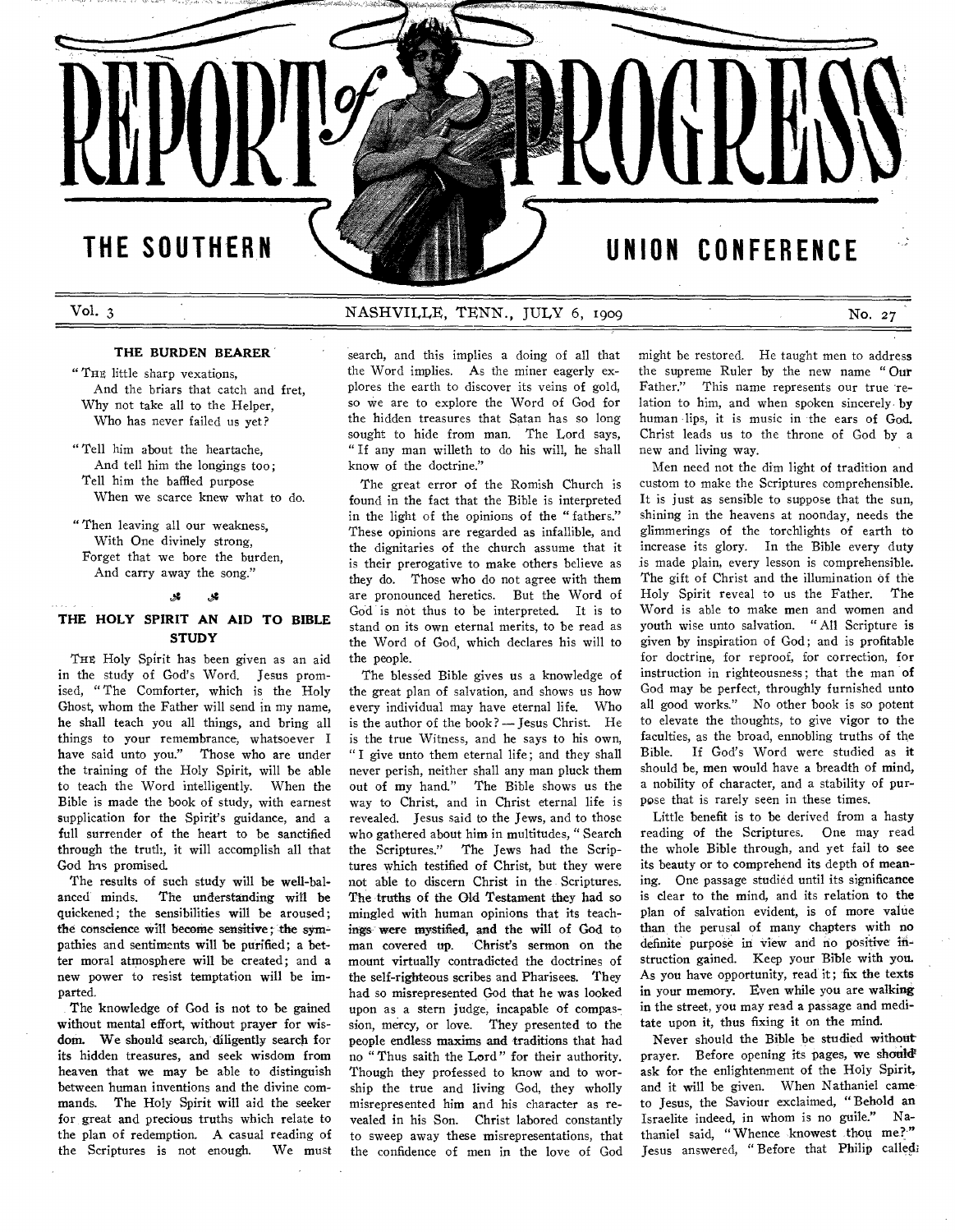thee, when thou wast under the fig-tree I saw thee." And Jesus will see us also, in the secret place of prayer, if we will seek him for light, that we may know what is truth. Angels from the world of light will be with those who in humility of heart seek for divine guidance.

The Holy Spirit-exalts and glorifies the Sa- -me that I may do a good work for the Lord."<br>iour. It is his office to present Christ, the 11 you are a lonely Sabbath-keeper, and viour. It is his office to present Christ, the purity of his righteousness, and the great-salu-have not received a letter from us telling<br>vation that we have through him. Jesus you of the progress of the work, send us your vation that we have through him. Jesus you of the progress of the work, send us your<br>says, "He shall receive of mine, and shall name and address with the request to be show it unto you." The Spirit of truth is the only effectual teacher of divine truth, all of you. W. R. **BURROW.** 

**MRS.** E. G. WHITE.

## $\mathscr{F}$   $\mathscr{F}$

## **TO THE WHITE SABBATH-KEEPERS IN MISSISSIPPI**

I WANT to call your attention again to the camp-meeting and conference to be held in' Meridian, July 2g to Aug. 8.

In order that you may more fully realize the importance of this meeting I want to quote a few words from the Testimonies,. Vol. VI, p. 38: "It is important that the members of our churches should attend our camp-meetings. The enemies of truth are many; and because our numbers are few we should present as strong a front as possible. Individually you need the benefits of the meeting, and God calls upon you to number one in the ranks of truth. . . . Strengthen the meeting all you possibly can by being present with your families. Put forth extra exertion to attend the gathering of God's people."

These words have a special application to<br>in Mississippi. W. S. Lowry. ' us in Mississippi.

## J.

## **THE ISOLATED IN THE TENNESSEE RIVER CONFERENCE**

OUR work is onward at a rate not realized by many of our people, even by some in our well organized churches, to say nothing of those scattered here and there who keep the Sabbath alone, and have not the privilege of attending Sabbath-school as we do, and other meetings where they can hear the gospel, and of the progress of the work from time to time. Yet the Lord is providing for these scattered ones, and many of them know about the progress of the work, and are holding on faithfully in spite of the opposition made by the enemy.

The following are quotations from a few of the many letters received, from our lonely Sabbath-keepers:-

"We received your letter and were glad to have it. I wish we all could have attended the meetings at Washington. We are the only ones keeping the Sabbath here, and are standing firm under many difficulties."

"I will now answer your letter. I am<br>orry to have waited so long. There are sorry to have waited so long. only Brother ------- and a part of my family keeping the Sabbath here. I am in business five miles from  $\frac{1}{\sqrt{1-\frac{1}{\sqrt{1-\frac{1}{\sqrt{1-\frac{1}{\sqrt{1-\frac{1}{\sqrt{1-\frac{1}{\sqrt{1-\frac{1}{\sqrt{1-\frac{1}{\sqrt{1-\frac{1}{\sqrt{1-\frac{1}{\sqrt{1-\frac{1}{\sqrt{1-\frac{1}{\sqrt{1-\frac{1}{\sqrt{1-\frac{1}{\sqrt{1-\frac{1}{\sqrt{1-\frac{1}{\sqrt{1-\frac{1}{\sqrt{1-\frac{1}{\sqrt{1-\frac{1}{\sqrt{1-\frac{1}{\sqrt{1-\frac{1}{\sqrt{1-\frac{1}{\sqrt{1-\frac{1}{\$ the Sabbath causes a great deal of interest; and that gives me a chance to present the truth to a great many people. **I** give away many tracts, pamphlets, and papers. I have one young man and his mother living near me interested in the truth. I intend to go to ————— next summer to canvass. I have a friend there who says that he knows of no Sabbath-keepers on that island. Pray for

name and address with the request to be placed on our list. We want to hear from

# **A A**

## **LOUISIANA CAMP-MEETING**

THE Louisiana camp-meeting will be held at Alexandria, July 22 to Aug. I. This being the most central city in the State, it is hoped that there will be a large attendance from every church. We also expect a full attendance of the scattered Sabbath-keepers living in the north part of the State.

From ancient times the Lord has commanded his people to meet together yearly for worship and counsel. It is his plan that these gatherings shall unify and encourage the waiting pilgrims. Here also plans are laid for the more rapid advancement of the message. As we near the end the need of careful preparation for that event becomes more apparent. Satan is at work. We must be prepared to meet his devices. Our strength lies in cooperation with God and our brethren. Those who in the past have attended camp-meetings will testify to the strength, encouragement, breadth of vision, and general spiritual uplift received there.

The spirit of prophecy says: "It is no small matter for a family to stand as representatives of Jesus, keeping God's law in an unbelieving community." "The faith of most Christians will waver if they constantly neglect to meet together for conference and prayer. If it were impossible for them to enjoy such religious privileges, then God would send light direct from heaven by his angels, to animate, cheer, and bless his scattered people. But he does not propose to work a miracle to sustain the faith of his saints. They are required to love the truth enough to take some little pains to secure the privileges and blessings vouchsafed them of God. At least they can devote a few days in the year to a united effort to advance the cause of Christ and to exchange friendly counsel and sympathy. Many devote nearly all their time to their own temporal interests and pleasures, and grudge the few days spent, and the expense involved in going a distance from their homes to meet with a company gathered together in the name of the Lord. . . It is required that we meet together and bear testimony to the truth."

" It will pay then, to improve the privileges within our reach, and, even at some sacrifice, to assemble with those who fear God and speak for him, for he is represented as hearkening to those testimonies while angels write them in a book. God will remember those who have met together, and thought upon his name, and he will spare them from the great conflagration. They will be as precious jewels in his sight, but his wrath will fall on the shelterless head of the sinner. It is not a vain thing to serve God. There is a priceless reward for those who devote their lives to his service." "Our camp-meetings are arranged and held at great expense. God's Ministers who advocate unpopular truth, labor excessively at these large gatherings to bear the message of mercy from a crucified Redeemer to poor fallen sinners. To neglect or treat these messages with indifference is to slight the mercy of God and his voice of warning and entreaty." *Testimonies, Vol. IV, pp.*  $107 - 115$ .

"It is important that' the members of our churches should attend our camp-meetings, Brethren and sisters, it would be far better for you to let your business suffer than to neglect the opportunity of hearing the message God has for you. Make no excuse that will keep you from gaining every spiritual advantage possible." *Testimonies, Vol. VI, p. 38.* 

We have the promise of good help at this meeting. The president of the Union Conference, and other workers will attend.

Tents will be for rent at the usual prices. Be sure to bring sufficient bedding. A book stand will be operated where all our books, papers, and a full line of Bibles may be obtained. We will also have a line of the Nashville sanitarium health foods at the grocery stand.

It is hoped that all will arrange to board themselves, but for a limited number who may not be able to do so, board will be provided at a reasonable price.

Be sure to bring the children, and come praying for a new experience for yourselves and them. "Hymns and Tunes" will be used in the singing.

The annual meeting of the conference will convene in connection with the camp-meeting, for the election of officers and such other business as may come before us at this time. Each church will be entitled to one delegate for its organization, and one additional delegate for every fifteen members. The election of delegates should be attended to at once, and their names immediately forwarded to Mrs. Saxby, at Woodlawn, La.

E. L. MAXWELL, Conf. Pres.

### پي X

## **ALABAMA CAMP-MEETING**

IT has been decided to hold the camp-meeting for central and northern Alabama, August 5 -15. The time is drawing near, and we trust all our people are laying plans to attend.

The exact location has not been fully settled; but it will be centrally located. We are expecting good help and a very profitable time. We cannot afford to stay away from this meeting. We believe the time appointed is the best that could be for all our people in this locality.

Begin now to plan to attend. There will be family tents at the usual rate for all who come.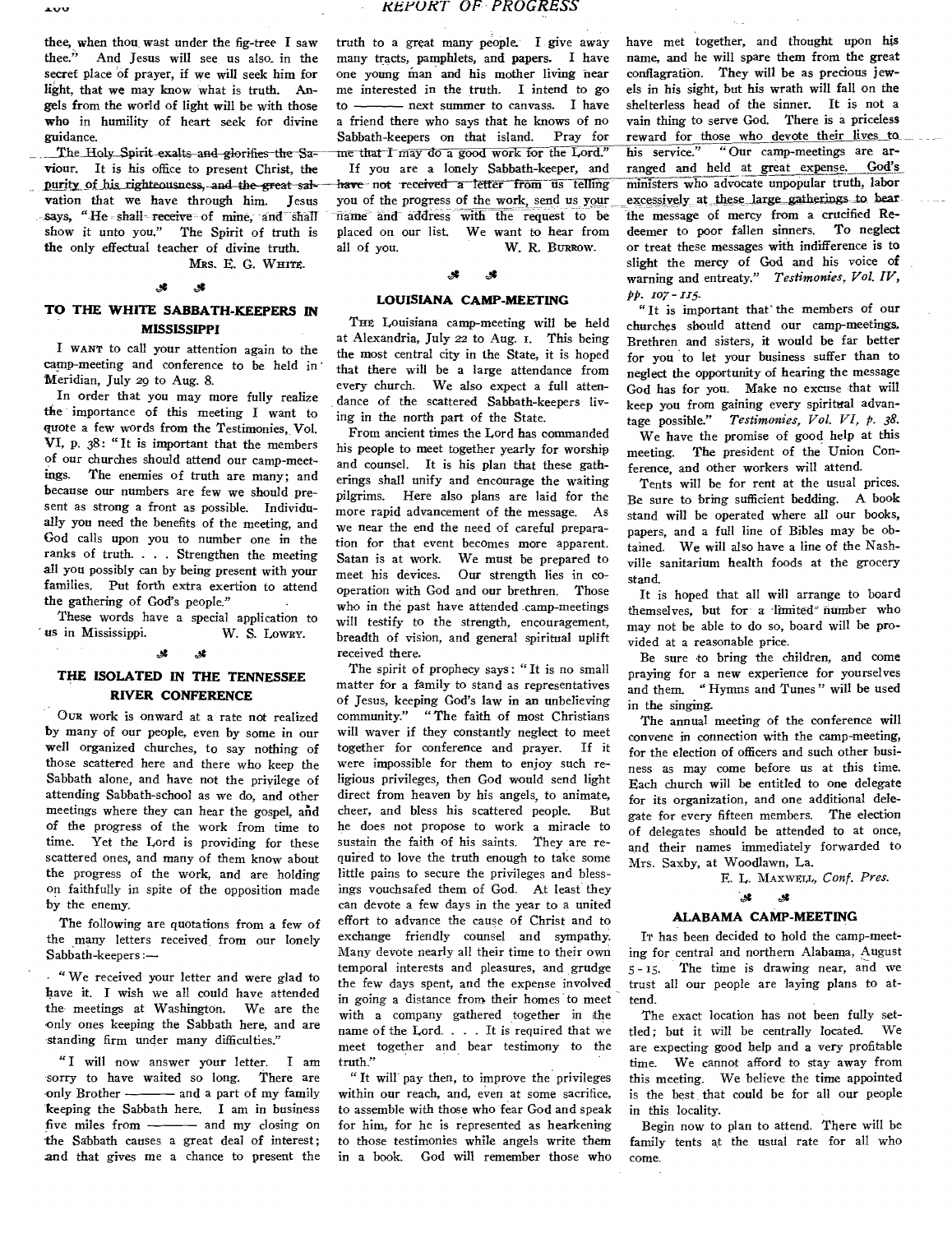*KEPOICT Q. P KkArtfltb..)* 

The place for this meeting, and the meeting for the southern part of the state, and for the colored people, will be announced later. A. J. HAYSMER, *Conf. PreS.* 

## ,g **A**

## **TENNESSEE RIVER CAMP-MEETING**

Ova camp-meeting is to be held August 12 - 22, at Dickson, Tenn. Dickson is almost in the center of our. conference geographically, and is made easy of access from all points by the N. C. & St. L. and L. & N. railroads.

All coming to this annual conference and camp-meeting, please remember to take certificates of the railroad agents when buying your tickets, just as we have done in the past. If one hundred come, this will give us rates home for one cent per mile, or one and onethird cents fare for round trip plus twentyfive cents.

Let all of our churches elect delegates to this conference. There should be one for each organized church, and one additional for every ten members.

Let all begin now to get ready for this meeting. It will be of great importance to our conference.

Write at once to Brother T. E. Pavey or myself for a tent.

The camp will be located in a beautiful grove.<br> $W \times \text{R}$  EUREDOW W. R. BURROW. *For Conference Committee.* 

#### **4**  يي.

## **"FORWARD! MARCH!"**

I WAS so interested in the resolutions contained in the following article by 0. A. Hall, that I am impressed to have it printed in our little paper and ask for a careful reading of the same by our Missionary Volunteer secretaries, and the young people of this department of the work. The Christian's command is not, "Right-about face! mark time!" but "Right-about face! forward! march!" Let this be our inspiring motto as we are entering upon another six-month's work :—

" *Resolved,* That we heartily approve of the action of the General Conference Committee in the establishment of this department, and of the earnest efforts that have been put forth to inspire our young people with high purposes, and to organize them for service.

"In considering the great work which this denomination has undertaken to carry through to its completion in this generation, the fact becomes more and more apparent that our young men and young women must be looked to as volunteers in the great army of workers that is moving at rapid pace to the front. But are our young people, generally speaking, ready for this call?

" The second resolution recognizes, ' that the greatest need of our young people is a deep spiritual life that they may meet the approval of God in their own lives, and be able to lead others to Christ' May this great need not be recognized simply in a resolution, but may we as young people recognize it in our own hearts, and earnestly seek for that

which alone will supply this need—thorough conversion and the indwelling presence of the Spirit of Christ.

"But this does not yet produce the required qualifications. There must be an intellectual preparation. As at least the beginning of a means to this end, the educational features of our young people's work were considered and much emphasis was given to the importance of reaching the Standard of Attainment which includes a thorough study of Bible doctrines and of our denominational history. The Reading Course also received as hearty approval as could possibly be given. I am sure we shall see results in the kingdom of God from the Reading Course this year, which included the book, ' Great Controversy.' Many letters of appreciation and testimonies of blessings received, reach our desk.

"To assist our young people in becoming acquainted with the doctrines of the Bible it was recommended that a series of society lessons be prepared, and published in the form of a text-book and also conducted as a series in the *Youth's Instructor.* Will all of our young people's leaders kindly take note of this, and watch for the appearance of these lessons? We feel sure that all other readers of this will lend their hearty co-operation in this good effort to establish the old-time spirit of Bible study that we hear about.

" Other features of the work which were given careful consideration are published in the *Bulletin,* page 374,— the plan of organization, junior work, camp-meeting work, and the financial policy which may be followed in raising funds for missions and other enterprises.

" A spirit of earnestness was manifested in laying plans for the future work of this department. In the departmental meetings held from three to six times each week, the Spirit of the Lord came near to teach the young people's workers, and our hearts were stirred to a deeper sense of the importance of this work, and the need of united prayers and efforts of all that our dear young people may be saved to the cause of Christ."

MRS. M. H. CROTHERS. *Sec. Miss. Vol. Department.* 

#### ړي.  $\mathcal{R}$

## **CANVASSING WITH HORSE AND BUGGY**

BROTHER B. GRIFFITHS writes from Boggy, Fla:—

" THE Lord is truly blessing me in the work. My little ponies get very tired sometimes in this sandy country. I wish you could see my outfit. You would say I was in the work to stay. I will get a snap shot of them some day, and send it to you. I wish there were more of them going through the country. We could take the message to a great many people in a short time. I wish I could write to the REPORT OF PROGRESS to let our people know how to canvass with horse and buggy, and how easy it is to pay expenses with the helps. My expenses for the last two weeks with a team of ponies was four dollars.

## **CANVASSING REPORT**

## **Southern Union Conference**

## **For Week Ending June 18, 1909**  *NAME— Book Hours Value Delio'd*  A-Anabra Conference

| ____________                              |     |             |        |
|-------------------------------------------|-----|-------------|--------|
|                                           |     | 36 \$105 05 | \$     |
| R F ThompsonD&R                           | 25  | 75 00       |        |
| W H Waiteck                               | 18  | 710         | 9 40   |
| M L Ivory (col) 2 w BFL                   | 96  | 34 60       | 15 70  |
| I W Peary $(\text{col}) \dots \text{BFL}$ | 85  | 52 00       | 27 00  |
| R Roberts (col) 2 w BFL                   | 85  | 36 00       | 21 50  |
| Geo H Brown (col).BFL                     | 15  | 12 25       | 10 35  |
| LOUISIANA CONFERENCE                      |     |             |        |
|                                           | 41  | 19 45       | 2 95   |
|                                           | IO  | 8 00        |        |
| I T Reynoldscc                            | 20  |             | 1650   |
| $E$ Booth $CK$                            | 33  | 37 20       | 20 45  |
| Mrs A E Frank H&H                         | 37  | 74 50       |        |
| $Wm$ Olmsted $HofM$                       | 16  | 22 00       | 150    |
| $C$ Gordon BFL                            | 14  | 12 00       | 2 00   |
| A B Cheek D&R                             | 43  | 20 25       |        |
| MISSISSIPPI CONFERENCE                    |     |             |        |
| Howard Loftin BR                          | 29  | 17 00       |        |
| C R CallicottBR                           | 28  | 50 75       |        |
| $C$ $F$ Lowry                             | 24  | 5850        |        |
| Mary Mundy BFL                            | 24  | 16 05       |        |
| Celestia Wilson BFL                       | 20  | 8 75        | 360    |
| W H Haddon MofN                           | 14  | 320         | I 95   |
| H G MillerD&R                             | 28  | 520         | 37 00  |
| Louise Jackson BFL                        | 20  | 2 80        | 280    |
| Virgil Smith D&R                          | 15  |             | 49 00  |
| TENNESSEE RIVER CONFERENCE                |     |             |        |
| $H \ C$ Balsbaugh $GC$                    | 52  | 63 70       | I 00   |
| C H Chenault 2 wks.D&R                    | 117 | 86 75       |        |
| R H HazeltonMISC                          | 70  | 300         | 100 00 |
| Mamie Moore  D&R                          | 26  | 30 70       | 285    |
| C D Wolff MISC                            | IO  | 4 75        | II 00  |
| SUMMARY                                   |     |             |        |
| Alabama Conference 360                    |     | 322 00      | 83 95  |
| Louisiana Conference 214                  |     | 193 40      | 43 40  |
| Mississippi Conference 211                |     | 16225       | 94 35  |
| Tennessee River Conf 275                  |     | 215 90      | 114 85 |

Totals .............. 1060 \$893 55 \$336 55

#### **عد** گل

" A GREAT style of hero draws equally all classes. Abraham Lincoln is perhaps the most remarkable example of this class we have seen,— a man who was at home and welcome with the humblest. His heart was as great as the world, but there was no room in it to hold the memory of a wrong."

### Å 4

MAKE yourself necessary to the world, and the sense of spiritual independence is like the lovely varnish of the dew whereby the old hard, peaked earth, and its old selfsame productions, are made new every morning, and shining with the last touch of the Artist's hand.— *Emerson.* 

> **گز.** *A,4*

"To EDUCATE is to develop both mind and body. The ancient Greeks cultivated the physical, as a means of gaining mental and moral power."